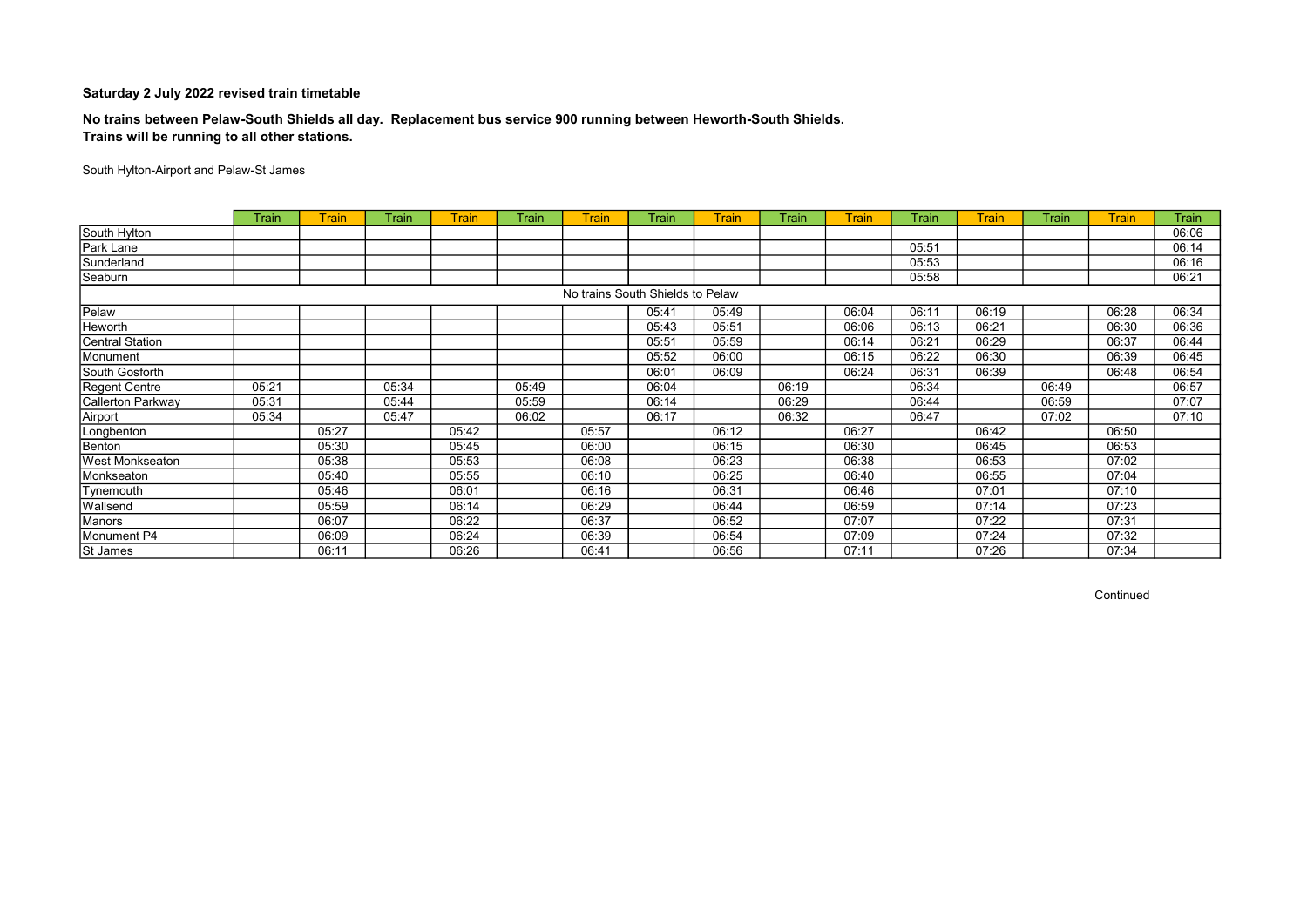## No trains between Pelaw-South Shields all day. Replacement bus service 900 running between Heworth-South Shields. Trains will be running to all other stations.

|                        | <b>Train</b> | Train | <b>Train</b> | Train | <b>Train</b> | Train                            | <b>Train</b> | Train | <b>Train</b> | Train | <b>Train</b> | Train | <b>Train</b> | Train | <b>Train</b> |
|------------------------|--------------|-------|--------------|-------|--------------|----------------------------------|--------------|-------|--------------|-------|--------------|-------|--------------|-------|--------------|
| South Hylton           |              | 06:22 |              | 06:37 |              | 06:52                            |              | 07:07 |              | 07:22 |              | 07:37 |              | 07:52 |              |
| Park Lane              |              | 06:30 |              | 06:45 |              | 07:00                            |              | 07:15 |              | 07:30 |              | 07:45 |              | 08:00 |              |
| Sunderland             |              | 06:32 |              | 06:47 |              | 07:02                            |              | 07:18 |              | 07:32 |              | 07:47 |              | 08:02 |              |
| Seaburn                |              | 06:37 |              | 06:52 |              | 07:07                            |              | 07:23 |              | 07:37 |              | 07:52 |              | 08:07 |              |
|                        |              |       |              |       |              | No trains South Shields to Pelaw |              |       |              |       |              |       |              |       |              |
| Pelaw                  | 06:43        | 06:51 | 06:58        | 07:06 | 07:13        | 07:21                            | 07:28        | 07:36 | 07:43        | 07:51 | 07:58        | 08:06 | 08:13        | 08:21 | 08:28        |
| Heworth                | 06:45        | 06:53 | 07:00        | 07:08 | 07:15        | 07:23                            | 07:30        | 07:38 | 07:45        | 07:53 | 08:00        | 08:08 | 08:15        | 08:23 | 08:30        |
| Central Station        | 06:52        | 07:00 | 07:07        | 07:15 | 07:22        | 07:30                            | 07:37        | 07:46 | 07:52        | 08:00 | 08:07        | 08:15 | 08:22        | 08:30 | 08:37        |
| Monument               | 06:54        | 07:02 | 07:09        | 07:17 | 07:24        | 07:32                            | 07:39        | 07:47 | 07:54        | 08:02 | 08:09        | 08:17 | 08:24        | 08:32 | 08:39        |
| South Gosforth         | 07:03        | 07:11 | 07:18        | 07:26 | 07:33        | 07:41                            | 07:48        | 07:56 | 08:03        | 08:11 | 08:18        | 08:26 | 08:33        | 08:41 | 08:48        |
| <b>Regent Centre</b>   |              | 07:13 |              | 07:28 |              | 07:43                            |              | 07:59 |              | 08:13 |              | 08:28 |              | 08:43 |              |
| Callerton Parkway      |              | 07:23 |              | 07:38 |              | 07:53                            |              | 08:09 |              | 08:23 |              | 08:38 |              | 08:53 |              |
| Airport                |              | 07:26 |              | 07:41 |              | 07:56                            |              | 08:12 |              | 08:26 |              | 08:41 |              | 08:56 |              |
| Longbenton             | 07:05        |       | 07:20        |       | 07:35        |                                  | 07:50        |       | 08:05        |       | 08:20        |       | 08:35        |       | 08:50        |
| Benton                 | 07:08        |       | 07:23        |       | 07:38        |                                  | 07:53        |       | 08:08        |       | 08:23        |       | 08:38        |       | 08:53        |
| <b>West Monkseaton</b> | 07:17        |       | 07:32        |       | 07:47        |                                  | 08:02        |       | 08:17        |       | 08:32        |       | 08:47        |       | 09:02        |
| Monkseaton             | 07:19        |       | 07:34        |       | 07:49        |                                  | 08:04        |       | 08:19        |       | 08:34        |       | 08:49        |       | 09:04        |
| Tynemouth              | 07:25        |       | 07:40        |       | 07:55        |                                  | 08:10        |       | 08:25        |       | 08:40        |       | 08:55        |       | 09:10        |
| Wallsend               | 07:38        |       | 07:53        |       | 08:08        |                                  | 08:23        |       | 08:38        |       | 08:53        |       | 09:08        |       | 09:23        |
| Manors                 | 07:46        |       | 08:01        |       | 08:16        |                                  | 08:31        |       | 08:46        |       | 09:01        |       | 09:16        |       | 09:31        |
| Monument P4            | 07:47        |       | 08:02        |       | 08:17        |                                  | 08:32        |       | 08:47        |       | 09:03        |       | 09:18        |       | 09:33        |
| St James               | 07:49        |       | 08:04        |       | 08:19        |                                  | 08:34        |       | 08:49        |       | 09:05        |       | 09:20        |       | 09:35        |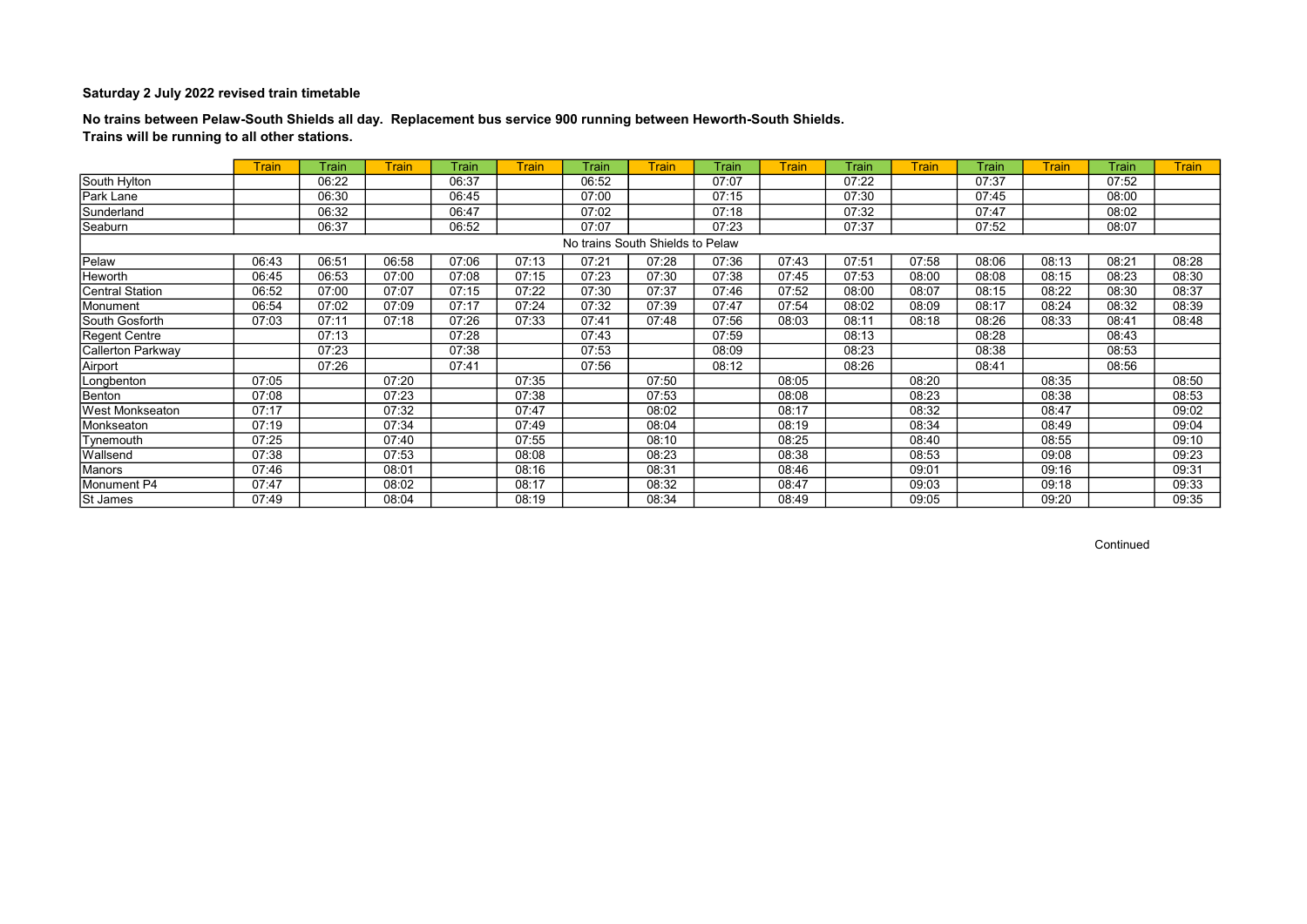## No trains between Pelaw-South Shields all day. Replacement bus service 900 running between Heworth-South Shields. Trains will be running to all other stations.

|                          | Train | Train | <b>Train</b> | Train | <b>Train</b> | Train                            | <b>Train</b> | Train | <b>Train</b> | Train | Train | <b>Train</b> | Train | <b>Train</b> | Train |
|--------------------------|-------|-------|--------------|-------|--------------|----------------------------------|--------------|-------|--------------|-------|-------|--------------|-------|--------------|-------|
| South Hylton             | 08:07 |       |              | 08:22 |              | 08:37                            |              | 08:52 |              |       | 09:07 |              | 09:25 |              | 09:37 |
| Park Lane                | 08:15 |       |              | 08:30 |              | 08:45                            |              | 09:00 |              |       | 09:15 |              | 09:33 |              | 09:45 |
| Sunderland               | 08:17 |       |              | 08:32 |              | 08:47                            |              | 09:02 |              |       | 09:17 |              | 09:35 |              | 09:47 |
| Seaburn                  | 08:22 |       |              | 08:37 |              | 08:52                            |              | 09:07 |              |       | 09:22 |              | 09:40 |              | 09:52 |
|                          |       |       |              |       |              | No trains South Shields to Pelaw |              |       |              |       |       |              |       |              |       |
| Pelaw                    | 08:36 | 08:43 |              | 08:51 | 08:58        | 09:06                            | 09:13        | 09:21 | 09:28        |       | 09:36 | 09:43        | 09:53 | 09:58        | 10:05 |
| Heworth                  | 08:38 | 08:45 |              | 08:53 | 09:00        | 09:08                            | 09:15        | 09:23 | 09:30        |       | 09:38 | 09:45        | 09:55 | 10:00        | 10:07 |
| <b>Central Station</b>   | 08:45 | 08:52 |              | 09:00 | 09:07        | 09:15                            | 09:22        | 09:30 | 09:37        |       | 09:45 | 09:52        | 10:03 | 10:08        | 10:15 |
| Monument                 | 08:47 | 08:54 |              | 09:02 | 09:09        | 09:17                            | 09:24        | 09:32 | 09:39        |       | 09:47 | 09:54        | 10:04 | 10:09        | 10:17 |
| South Gosforth           | 08:56 | 09:03 |              | 09:11 | 09:18        | 09:26                            | 09:33        | 09:41 | 09:48        |       | 09:56 | 10:03        | 10:13 | 10:18        | 10:26 |
| <b>Regent Centre</b>     | 08:58 |       | 09:09        | 09:14 |              | 09:28                            |              | 09:43 |              | 09:54 | 09:59 |              | 10:16 |              | 10:28 |
| <b>Callerton Parkway</b> | 09:08 |       | 09:19        | 09:24 |              | 09:39                            |              | 09:53 |              | 10:04 | 10:09 |              | 10:26 |              | 10:39 |
| Airport                  | 09:11 |       | 09:22        | 09:27 |              | 09:42                            |              | 09:56 |              | 10:07 | 10:12 |              | 10:29 |              | 10:42 |
| Longbenton               |       | 09:05 |              |       | 09:20        |                                  | 09:35        |       | 09:50        |       |       | 10:05        |       | 10:21        |       |
| Benton                   |       | 09:08 |              |       | 09:23        |                                  | 09:38        |       | 09:53        |       |       | 10:08        |       | 10:24        |       |
| West Monkseaton          |       | 09:17 |              |       | 09:32        |                                  | 09:47        |       | 10:02        |       |       | 10:17        |       | 10:33        |       |
| Monkseaton               |       | 09:19 |              |       | 09:34        |                                  | 09:49        |       | 10:04        |       |       | 10:19        |       | 10:35        |       |
| Tynemouth                |       | 09:25 |              |       | 09:40        |                                  | 09:55        |       | 10:10        |       |       | 10:25        |       | 10:41        |       |
| Wallsend                 |       | 09:38 |              |       | 09:53        |                                  | 10:08        |       | 10:23        |       |       | 10:38        |       | 10:54        |       |
| Manors                   |       | 09:46 |              |       | 10:01        |                                  | 10:16        |       | 10:31        |       |       | 10:46        |       | 11:02        |       |
| Monument P4              |       | 09:48 |              |       | 10:03        |                                  | 10:18        |       | 10:33        |       |       | 10:48        |       | 11:04        |       |
| St James                 |       | 09:50 |              |       | 10:05        |                                  | 10:20        |       | 10:35        |       |       | 10:50        |       | 11:06        |       |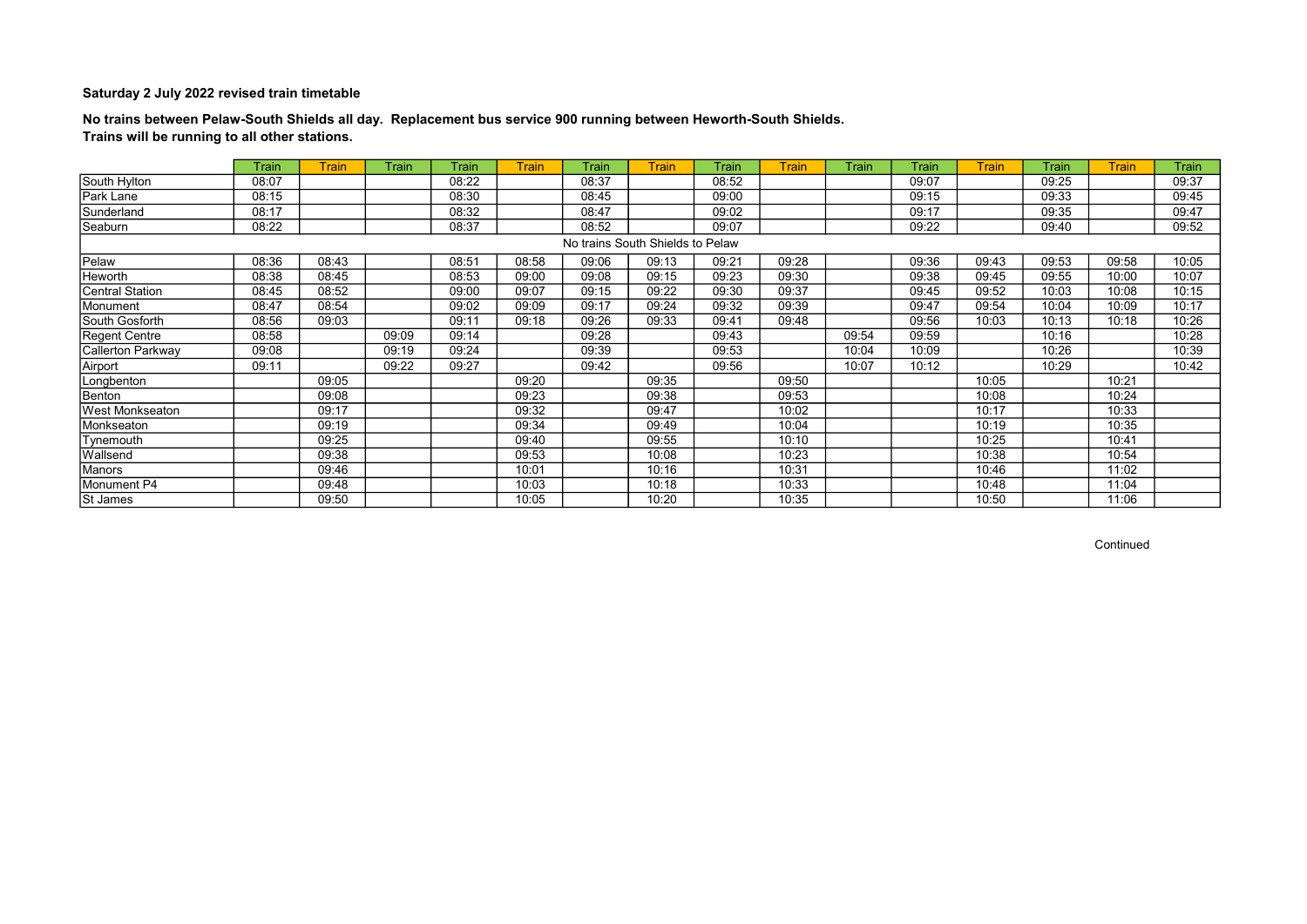## No trains between Pelaw-South Shields all day. Replacement bus service 900 running between Heworth-South Shields. Trains will be running to all other stations.

|                        | <b>Train</b> | Train | <b>Train</b> | Train | <b>Train</b> | Train                            | <b>Train</b> | Train | <b>Train</b> | Train | <b>Train</b> | Train | <b>Train</b> | Train | <b>Train</b> |
|------------------------|--------------|-------|--------------|-------|--------------|----------------------------------|--------------|-------|--------------|-------|--------------|-------|--------------|-------|--------------|
| South Hylton           |              | 09:49 |              | 10:01 |              | 10:13                            |              | 10:25 |              | 10:37 |              | 10:49 |              | 11:01 |              |
| Park Lane              |              | 09:57 |              | 10:09 |              | 10:21                            |              | 10:33 |              | 10:45 |              | 10:57 |              | 11:09 |              |
| Sunderland             |              | 09:59 |              | 10:11 |              | 10:23                            |              | 10:35 |              | 10:47 |              | 10:59 |              | 11:11 |              |
| Seaburn                |              | 10:04 |              | 10:16 |              | 10:28                            |              | 10:40 |              | 10:52 |              | 11:04 |              | 11:16 |              |
|                        |              |       |              |       |              | No trains South Shields to Pelaw |              |       |              |       |              |       |              |       |              |
| Pelaw                  | 10:11        | 10:17 | 10:23        | 10:29 | 10:35        | 10:41                            | 10:47        | 10:53 | 10:59        | 11:05 | 11:11        | 11:17 | 11:23        | 11:29 | 11:35        |
| Heworth                | 10:13        | 10:19 | 10:25        | 10:31 | 10:37        | 10:43                            | 10:49        | 10:55 | 11:01        | 11:07 | 11:13        | 11:19 | 11:25        | 11:31 | 11:37        |
| Central Station        | 10:21        | 10:27 | 10:33        | 10:39 | 10:45        | 10:51                            | 10:57        | 11:03 | 11:09        | 11:15 | 11:21        | 11:27 | 11:33        | 11:39 | 11:45        |
| Monument               | 10:23        | 10:29 | 10:35        | 10:41 | 10:47        | 10:53                            | 10:59        | 11:05 | 11:11        | 11:17 | 11:23        | 11:29 | 11:35        | 11:41 | 11:47        |
| South Gosforth         | 10:32        | 10:38 | 10:44        | 10:50 | 10:56        | 11:02                            | 11:08        | 11:14 | 11:20        | 11:26 | 11:32        | 11:38 | 11:44        | 11:50 | 11:56        |
| Regent Centre          |              | 10:40 |              | 10:52 |              | 11:04                            |              | 11:16 |              | 11:28 |              | 11:40 |              | 11:52 |              |
| Callerton Parkway      |              | 10:51 |              | 11:03 |              | 11:15                            |              | 11:27 |              | 11:39 |              | 11:51 |              | 12:03 |              |
| Airport                |              | 10:54 |              | 11:06 |              | 11:18                            |              | 11:30 |              | 11:42 |              | 11:54 |              | 12:06 |              |
| Longbenton             | 10:34        |       | 10:46        |       | 10:58        |                                  | 11:10        |       | 11:22        |       | 11:34        |       | 11:46        |       | 11:58        |
| Benton                 | 10:37        |       | 10:49        |       | 11:01        |                                  | 11:13        |       | 11:25        |       | 11:37        |       | 11:49        |       | 12:01        |
| <b>West Monkseaton</b> | 10:46        |       | 10:58        |       | 11:10        |                                  | 11:22        |       | 11:34        |       | 11:46        |       | 11:58        |       | 12:10        |
| Monkseaton             | 10:48        |       | 11:00        |       | 11:12        |                                  | 11:24        |       | 11:36        |       | 11:48        |       | 12:00        |       | 12:12        |
| Tynemouth              | 10:54        |       | 11:06        |       | 11:18        |                                  | 11:30        |       | 11:42        |       | 11:54        |       | 12:06        |       | 12:18        |
| Wallsend               | 11:07        |       | 11:19        |       | 11:31        |                                  | 11:43        |       | 11:55        |       | 12:07        |       | 12:19        |       | 12:31        |
| Manors                 | 11:15        |       | 11:27        |       | 11:39        |                                  | 11:51        |       | 12:03        |       | 12:15        |       | 12:27        |       | 12:39        |
| Monument P4            | 11:17        |       | 11:29        |       | 11:41        |                                  | 11:53        |       | 12:05        |       | 12:17        |       | 12:29        |       | 12:41        |
| St James               | 11:19        |       | 11:31        |       | 11:43        |                                  | 11:55        |       | 12:07        |       | 12:19        |       | 12:31        |       | 12:43        |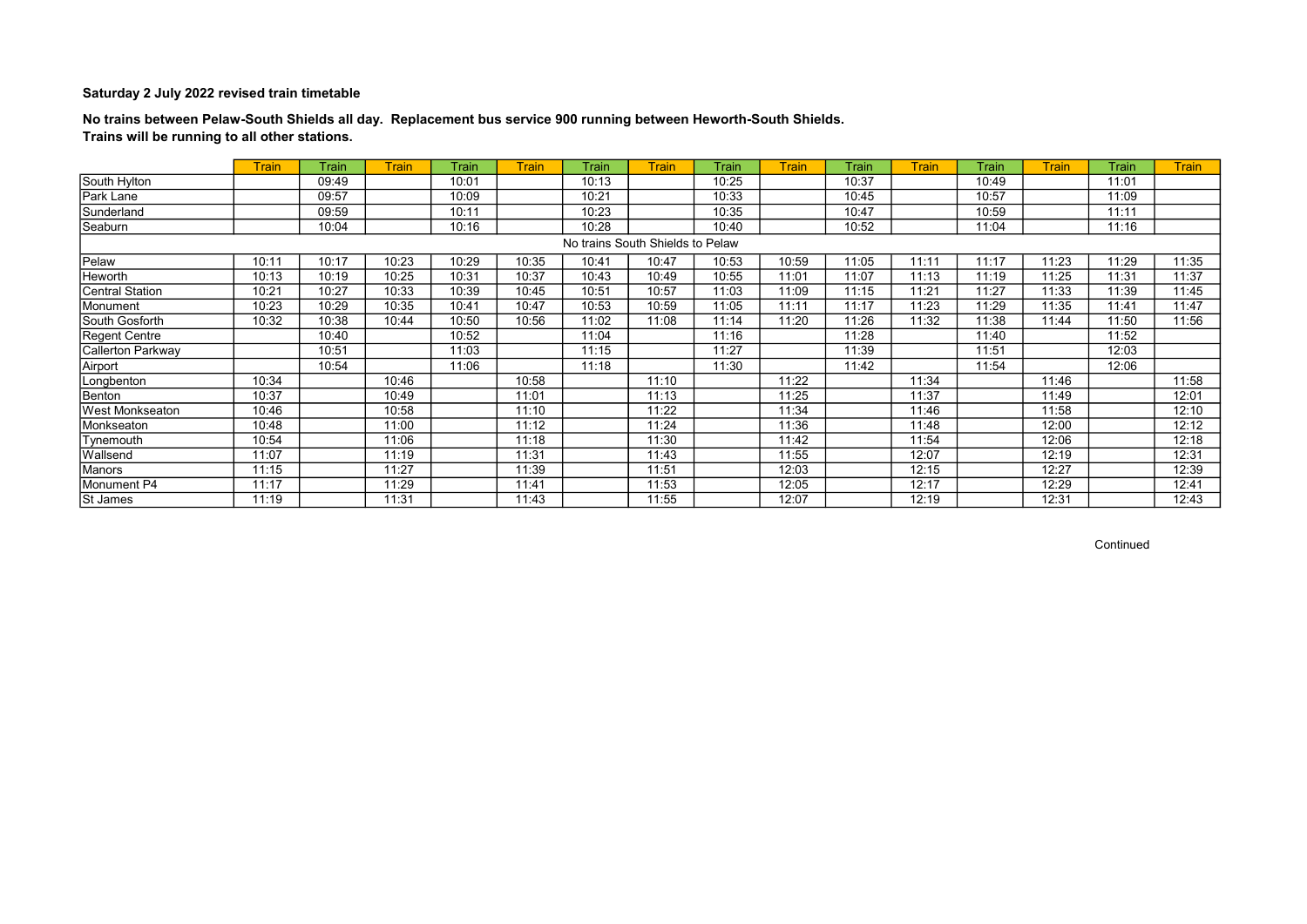## No trains between Pelaw-South Shields all day. Replacement bus service 900 running between Heworth-South Shields. Trains will be running to all other stations.

|                        | Train | <b>Train</b> | <b>Train</b> | <b>Train</b> | Train | <b>Train</b> | Train                            | <b>Train</b> | Train | <b>Train</b> | Train | <b>Train</b> | Train | <b>Train</b> | Train |
|------------------------|-------|--------------|--------------|--------------|-------|--------------|----------------------------------|--------------|-------|--------------|-------|--------------|-------|--------------|-------|
| South Hylton           | 11:13 |              | 11:25        |              | 11:37 |              | 11:49                            |              | 12:01 |              | 12:13 |              | 12:25 |              | 12:37 |
| Park Lane              | 11:21 |              | 11:33        |              | 11:45 |              | 11:57                            |              | 12:09 |              | 12:21 |              | 12:33 |              | 12:45 |
| Sunderland             | 11:23 |              | 11:35        |              | 11:47 |              | 11:59                            |              | 12:11 |              | 12:23 |              | 12:35 |              | 12:47 |
| Seaburn                | 11:28 |              | 11:40        |              | 11:52 |              | 12:04                            |              | 12:16 |              | 12:28 |              | 12:40 |              | 12:52 |
|                        |       |              |              |              |       |              | No trains South Shields to Pelaw |              |       |              |       |              |       |              |       |
| Pelaw                  | 11:41 | 11:47        | 11:53        | 11:59        | 12:05 | 12:11        | 12:17                            | 12:23        | 12:29 | 12:35        | 12:41 | 12:47        | 12:53 | 12:59        | 13:05 |
| Heworth                | 11:43 | 11:49        | 11:55        | 12:01        | 12:07 | 12:13        | 12:19                            | 12:25        | 12:31 | 12:37        | 12:43 | 12:49        | 12:55 | 13:01        | 13:07 |
| <b>Central Station</b> | 11:51 | 11:57        | 12:03        | 12:09        | 12:15 | 12:21        | 12:27                            | 12:33        | 12:39 | 12:45        | 12:51 | 12:57        | 13:03 | 13:09        | 13:15 |
| Monument               | 11:53 | 11:59        | 12:05        | 12:11        | 12:17 | 12:23        | 12:29                            | 12:35        | 12:41 | 12:47        | 12:53 | 12:59        | 13:05 | 13:11        | 13:17 |
| South Gosforth         | 12:02 | 12:08        | 12:14        | 12:20        | 12:26 | 12:32        | 12:38                            | 12:44        | 12:50 | 12:56        | 13:02 | 13:08        | 13:14 | 13:20        | 13:26 |
| <b>Regent Centre</b>   | 12:04 |              | 12:16        |              | 12:28 |              | 12:40                            |              | 12:52 |              | 13:04 |              | 13:16 |              | 13:28 |
| Callerton Parkway      | 12:15 |              | 12:27        |              | 12:39 |              | 12:51                            |              | 13:03 |              | 13:15 |              | 13:27 |              | 13:39 |
| Airport                | 12:18 |              | 12:30        |              | 12:42 |              | 12:54                            |              | 13:06 |              | 13:18 |              | 13:30 |              | 13:42 |
| Longbenton             |       | 12:10        |              | 12:22        |       | 12:34        |                                  | 12:46        |       | 12:58        |       | 13:10        |       | 13:22        |       |
| Benton                 |       | 12:13        |              | 12:25        |       | 12:37        |                                  | 12:49        |       | 13:01        |       | 13:13        |       | 13:25        |       |
| West Monkseaton        |       | 12:22        |              | 12:34        |       | 12:46        |                                  | 12:58        |       | 13:10        |       | 13:22        |       | 13:34        |       |
| Monkseaton             |       | 12:24        |              | 12:36        |       | 12:48        |                                  | 13:00        |       | 13:12        |       | 13:24        |       | 13:36        |       |
| Tynemouth              |       | 12:30        |              | 12:42        |       | 12:54        |                                  | 13:06        |       | 13:18        |       | 13:30        |       | 13:42        |       |
| Wallsend               |       | 12:43        |              | 12:55        |       | 13:07        |                                  | 13:19        |       | 13:31        |       | 13:43        |       | 13:55        |       |
| Manors                 |       | 12:51        |              | 13:03        |       | 13:15        |                                  | 13:27        |       | 13:39        |       | 13:51        |       | 14:03        |       |
| Monument P4            |       | 12:53        |              | 13:05        |       | 13:17        |                                  | 13:29        |       | 13:41        |       | 13:53        |       | 14:05        |       |
| St James               |       | 12:55        |              | 13:07        |       | 13:19        |                                  | 13:31        |       | 13:43        |       | 13:55        |       | 14:07        |       |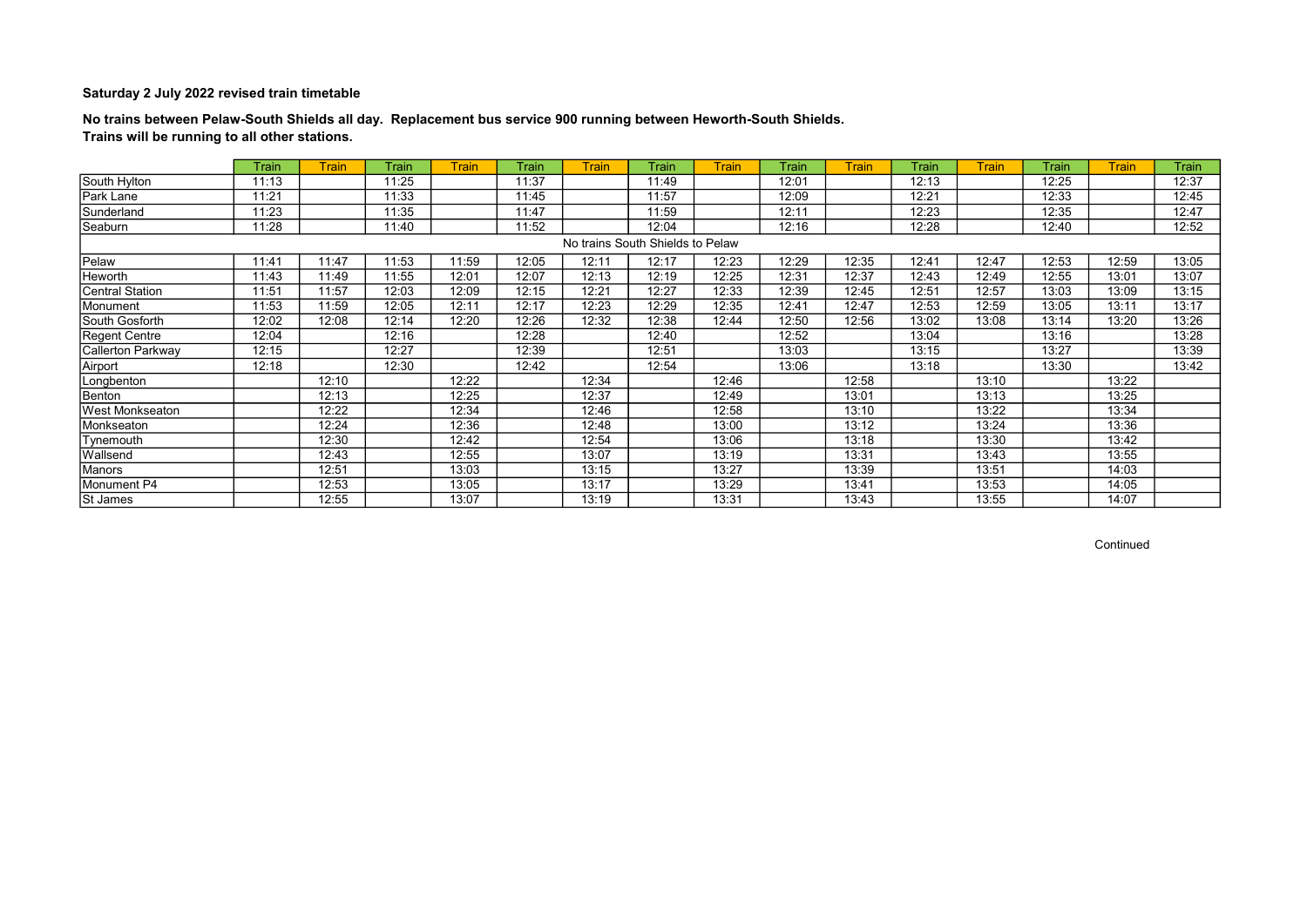## No trains between Pelaw-South Shields all day. Replacement bus service 900 running between Heworth-South Shields. Trains will be running to all other stations.

|                        | <b>Train</b> | Train | <b>Train</b> | Train | <b>Train</b> | Train | <b>Train</b>                     | Train | <b>Train</b> | Train | <b>Train</b> | Train | <b>Train</b> | Train | <b>Train</b> |
|------------------------|--------------|-------|--------------|-------|--------------|-------|----------------------------------|-------|--------------|-------|--------------|-------|--------------|-------|--------------|
| South Hylton           |              | 12:49 |              | 13:01 |              | 13:13 |                                  | 13:25 |              | 13:37 |              | 13:49 |              | 14:01 |              |
| Park Lane              |              | 12:57 |              | 13:09 |              | 13:21 |                                  | 13:33 |              | 13:45 |              | 13:57 |              | 14:09 |              |
| Sunderland             |              | 12:59 |              | 13:11 |              | 13:23 |                                  | 13:35 |              | 13:47 |              | 13:59 |              | 14:11 |              |
| Seaburn                |              | 13:04 |              | 13:16 |              | 13:28 |                                  | 13:40 |              | 13:52 |              | 14:04 |              | 14:16 |              |
|                        |              |       |              |       |              |       | No trains South Shields to Pelaw |       |              |       |              |       |              |       |              |
| Pelaw                  | 13:11        | 13:17 | 13:23        | 13:29 | 13:35        | 13:41 | 13:47                            | 13:53 | 13:59        | 14:05 | 14:11        | 14:17 | 14:23        | 14:29 | 14:35        |
| Heworth                | 13:13        | 13:19 | 13:25        | 13:31 | 13:37        | 13:43 | 13:49                            | 13:55 | 14:01        | 14:07 | 14:13        | 14:19 | 14:25        | 14:31 | 14:37        |
| Central Station        | 13:21        | 13:27 | 13:33        | 13:39 | 13:45        | 13:51 | 13:57                            | 14:03 | 14:09        | 14:15 | 14:21        | 14:27 | 14:33        | 14:39 | 14:45        |
| Monument               | 13:23        | 13:29 | 13:35        | 13:41 | 13:47        | 13:53 | 13:59                            | 14:05 | 14:11        | 14:17 | 14:23        | 14:29 | 14:35        | 14:41 | 14:47        |
| South Gosforth         | 13:32        | 13:38 | 13:44        | 13:50 | 13:56        | 14:02 | 14:08                            | 14:14 | 14:20        | 14:26 | 14:32        | 14:38 | 14:44        | 14:50 | 14:56        |
| Regent Centre          |              | 13:40 |              | 13:52 |              | 14:04 |                                  | 14:16 |              | 14:28 |              | 14:40 |              | 14:52 |              |
| Callerton Parkway      |              | 13:51 |              | 14:03 |              | 14:15 |                                  | 14:27 |              | 14:39 |              | 14:51 |              | 15:03 |              |
| Airport                |              | 13:54 |              | 14:06 |              | 14:18 |                                  | 14:30 |              | 14:42 |              | 14:54 |              | 15:06 |              |
| Longbenton             | 13:34        |       | 13:46        |       | 13:58        |       | 14:10                            |       | 14:22        |       | 14:34        |       | 14:46        |       | 14:58        |
| Benton                 | 13:37        |       | 13:49        |       | 14:01        |       | 14:13                            |       | 14:25        |       | 14:37        |       | 14:49        |       | 15:01        |
| <b>West Monkseaton</b> | 13:46        |       | 13:58        |       | 14:10        |       | 14:22                            |       | 14:34        |       | 14:46        |       | 14:58        |       | 15:10        |
| Monkseaton             | 13:48        |       | 14:00        |       | 14:12        |       | 14:24                            |       | 14:36        |       | 14:48        |       | 15:00        |       | 15:12        |
| Tynemouth              | 13:54        |       | 14:06        |       | 14:18        |       | 14:30                            |       | 14:42        |       | 14:54        |       | 15:06        |       | 15:18        |
| Wallsend               | 14:07        |       | 14:19        |       | 14:31        |       | 14:43                            |       | 14:55        |       | 15:07        |       | 15:19        |       | 15:31        |
| Manors                 | 14:15        |       | 14:27        |       | 14:39        |       | 14:51                            |       | 15:03        |       | 15:15        |       | 15:27        |       | 15:39        |
| Monument P4            | 14:17        |       | 14:29        |       | 14:41        |       | 14:53                            |       | 15:05        |       | 15:17        |       | 15:29        |       | 15:41        |
| St James               | 14:19        |       | 14:31        |       | 14:43        |       | 14:55                            |       | 15:07        |       | 15:19        |       | 15:31        |       | 15:43        |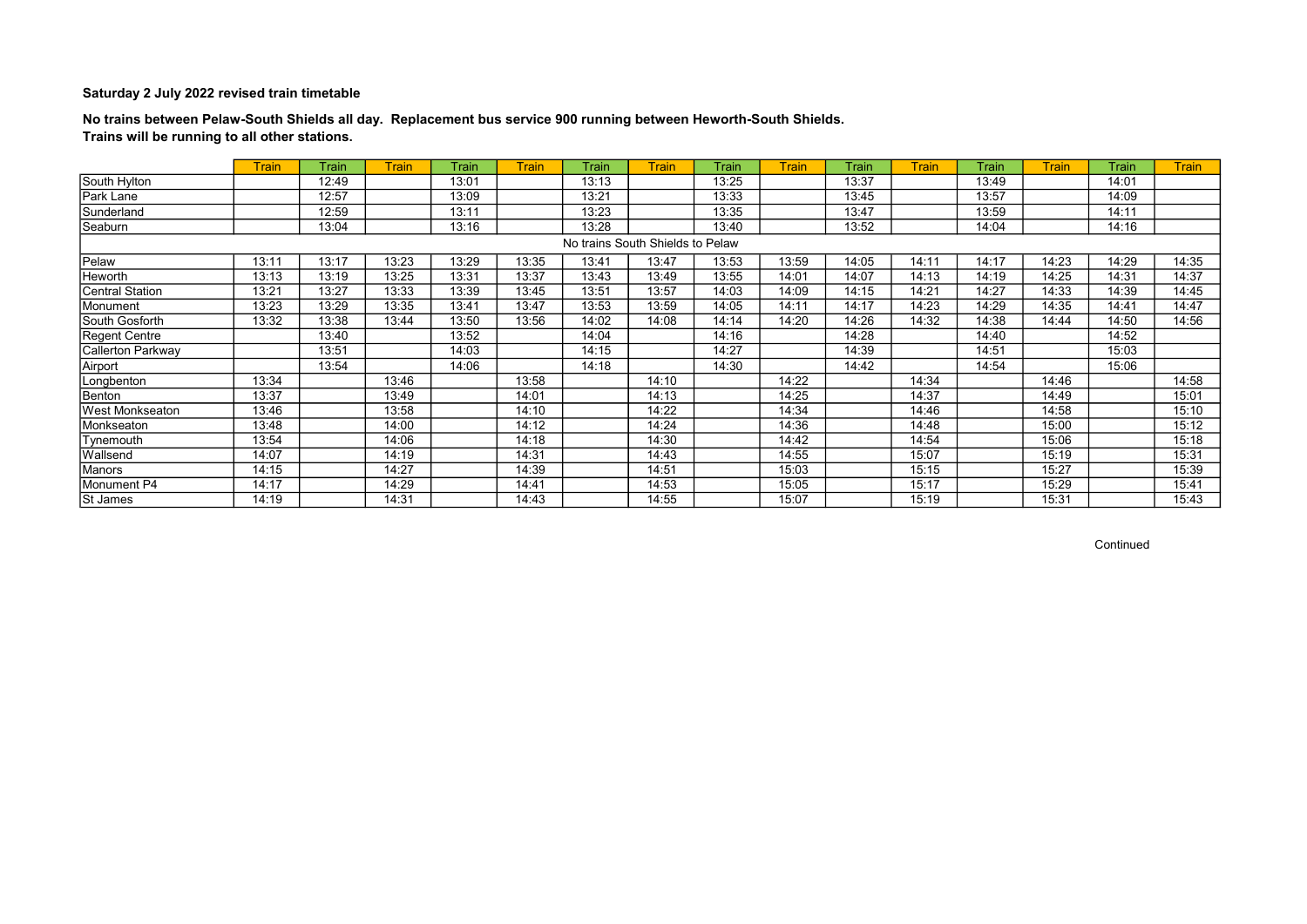## No trains between Pelaw-South Shields all day. Replacement bus service 900 running between Heworth-South Shields. Trains will be running to all other stations.

|                        | Train | <b>Train</b> | <b>Train</b> | <b>Train</b> | Train | <b>Train</b> | Train                            | <b>Train</b> | Train | <b>Train</b> | Train | <b>Train</b> | Train | <b>Train</b> | Train |
|------------------------|-------|--------------|--------------|--------------|-------|--------------|----------------------------------|--------------|-------|--------------|-------|--------------|-------|--------------|-------|
| South Hylton           | 14:13 |              | 14:25        |              | 14:37 |              | 14:49                            |              | 15:01 |              | 15:13 |              | 15:25 |              | 15:37 |
| Park Lane              | 14:21 |              | 14:33        |              | 14:45 |              | 14:57                            |              | 15:09 |              | 15:21 |              | 15:33 |              | 15:45 |
| Sunderland             | 14:23 |              | 14:35        |              | 14:47 |              | 14:59                            |              | 15:11 |              | 15:23 |              | 15:35 |              | 15:47 |
| Seaburn                | 14:28 |              | 14:40        |              | 14:52 |              | 15:04                            |              | 15:16 |              | 15:28 |              | 15:40 |              | 15:52 |
|                        |       |              |              |              |       |              | No trains South Shields to Pelaw |              |       |              |       |              |       |              |       |
| Pelaw                  | 14:41 | 14:47        | 14:53        | 14:59        | 15:05 | 15:11        | 15:17                            | 15:23        | 15:29 | 15:35        | 15:41 | 15:47        | 15:53 | 15:59        | 16:05 |
| Heworth                | 14:43 | 14:49        | 14:55        | 15:01        | 15:07 | 15:13        | 15:19                            | 15:25        | 15:31 | 15:37        | 15:43 | 15:49        | 15:55 | 16:01        | 16:07 |
| <b>Central Station</b> | 14:51 | 14:57        | 15:03        | 15:09        | 15:15 | 15:21        | 15:27                            | 15:33        | 15:39 | 15:45        | 15:51 | 15:57        | 16:03 | 16:09        | 16:15 |
| Monument               | 14:53 | 14:59        | 15:05        | 15:11        | 15:17 | 15:23        | 15:29                            | 15:35        | 15:41 | 15:47        | 15:53 | 15:59        | 16:05 | 16:11        | 16:17 |
| South Gosforth         | 15:02 | 15:08        | 15:14        | 15:20        | 15:26 | 15:32        | 15:38                            | 15:44        | 15:50 | 15:56        | 16:02 | 16:08        | 16:14 | 16:20        | 16:26 |
| <b>Regent Centre</b>   | 15:04 |              | 15:16        |              | 15:28 |              | 15:40                            |              | 15:52 |              | 16:04 |              | 16:16 |              | 16:28 |
| Callerton Parkway      | 15:15 |              | 15:27        |              | 15:39 |              | 15:51                            |              | 16:03 |              | 16:15 |              | 16:27 |              | 16:39 |
| Airport                | 15:18 |              | 15:30        |              | 15:42 |              | 15:54                            |              | 16:06 |              | 16:18 |              | 16:30 |              | 16:42 |
| Longbenton             |       | 15:10        |              | 15:22        |       | 15:34        |                                  | 15:46        |       | 15:58        |       | 16:10        |       | 16:22        |       |
| Benton                 |       | 15:13        |              | 15:25        |       | 15:37        |                                  | 15:49        |       | 16:01        |       | 16:13        |       | 16:25        |       |
| West Monkseaton        |       | 15:22        |              | 15:34        |       | 15:46        |                                  | 15:58        |       | 16:10        |       | 16:22        |       | 16:34        |       |
| Monkseaton             |       | 15:24        |              | 15:36        |       | 15:48        |                                  | 16:00        |       | 16:12        |       | 16:24        |       | 16:36        |       |
| Tynemouth              |       | 15:30        |              | 15:42        |       | 15:54        |                                  | 16:06        |       | 16:18        |       | 16:30        |       | 16:42        |       |
| Wallsend               |       | 15:43        |              | 15:55        |       | 16:07        |                                  | 16:19        |       | 16:31        |       | 16:43        |       | 16:55        |       |
| Manors                 |       | 15:51        |              | 16:03        |       | 16:15        |                                  | 16:27        |       | 16:39        |       | 16:51        |       | 17:03        |       |
| Monument P4            |       | 15:53        |              | 16:05        |       | 16:17        |                                  | 16:29        |       | 16:41        |       | 16:53        |       | 17:05        |       |
| St James               |       | 15:55        |              | 16:07        |       | 16:19        |                                  | 16:31        |       | 16:43        |       | 16:55        |       | 17:07        |       |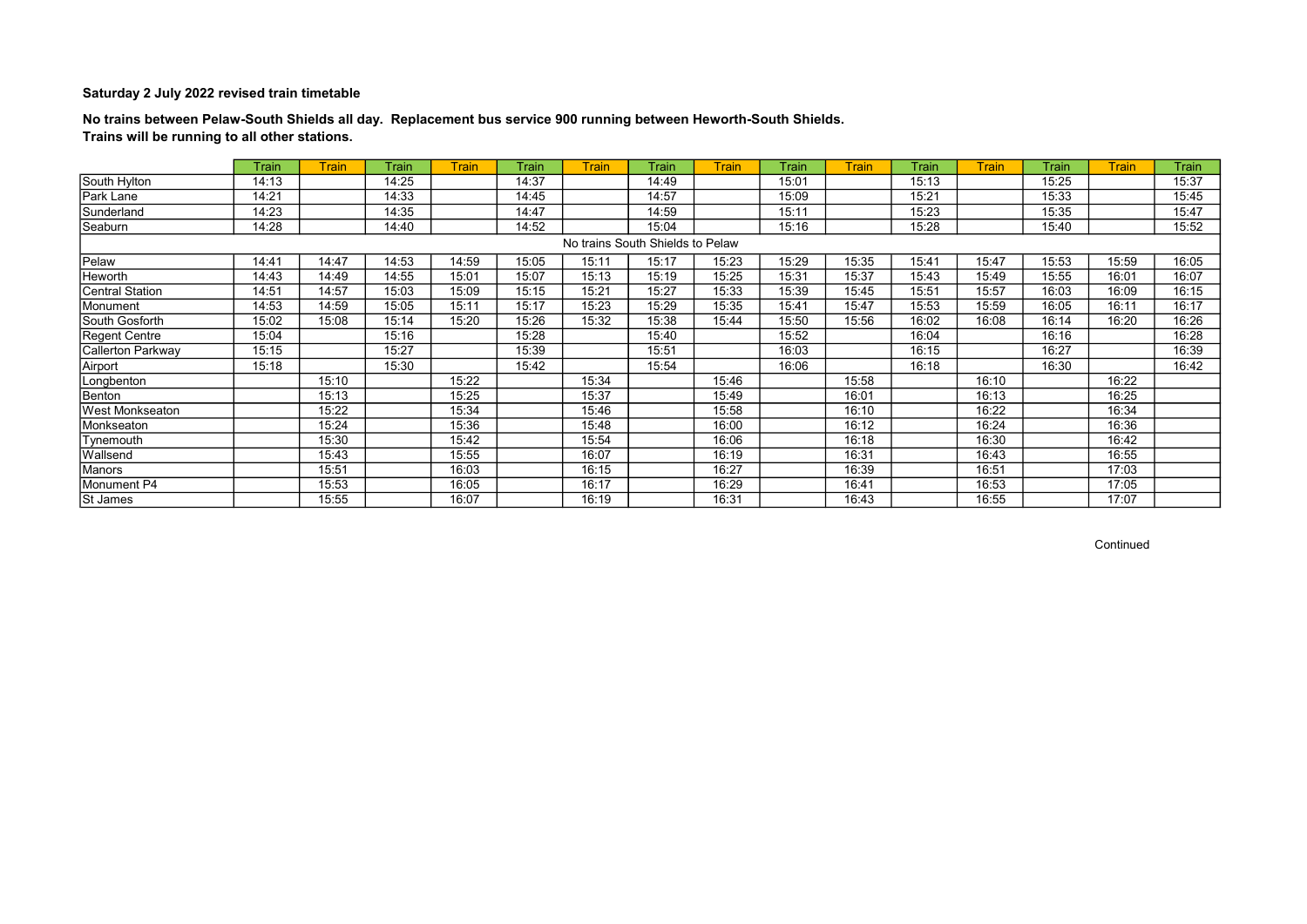## No trains between Pelaw-South Shields all day. Replacement bus service 900 running between Heworth-South Shields. Trains will be running to all other stations.

|                          | <b>Train</b> | Train | <b>Train</b> | Train | <b>Train</b> | Train                            | <b>Train</b> | Train | <b>Train</b> | Train | <b>Train</b> | Train | <b>Train</b> | Train | <b>Train</b> |
|--------------------------|--------------|-------|--------------|-------|--------------|----------------------------------|--------------|-------|--------------|-------|--------------|-------|--------------|-------|--------------|
| South Hylton             |              | 15:49 |              | 16:01 |              | 16:13                            |              | 16:25 |              | 16:37 |              | 16:49 |              | 17:01 |              |
| Park Lane                |              | 15:57 |              | 16:09 |              | 16:21                            |              | 16:33 |              | 16:45 |              | 16:57 |              | 17:09 |              |
| Sunderland               |              | 15:59 |              | 16:11 |              | 16:23                            |              | 16:35 |              | 16:47 |              | 16:59 |              | 17:11 |              |
| Seaburn                  |              | 16:04 |              | 16:16 |              | 16:28                            |              | 16:40 |              | 16:52 |              | 17:04 |              | 17:16 |              |
|                          |              |       |              |       |              | No trains South Shields to Pelaw |              |       |              |       |              |       |              |       |              |
| Pelaw                    | 16:11        | 16:17 | 16:23        | 16:29 | 16:35        | 16:41                            | 16:47        | 16:53 | 16:59        | 17:05 | 17:11        | 17:17 | 17:23        | 17:29 | 17:35        |
| Heworth                  | 16:13        | 16:19 | 16:25        | 16:31 | 16:37        | 16:43                            | 16:49        | 16:55 | 17:01        | 17:07 | 17:13        | 17:19 | 17:25        | 17:31 | 17:37        |
| Central Station          | 16:21        | 16:27 | 16:33        | 16:39 | 16:45        | 16:51                            | 16:57        | 17:03 | 17:09        | 17:15 | 17:21        | 17:27 | 17:33        | 17:39 | 17:45        |
| Monument                 | 16:23        | 16:29 | 16:35        | 16:41 | 16:47        | 16:53                            | 16:59        | 17:05 | 17:11        | 17:17 | 17:23        | 17:29 | 17:35        | 17:41 | 17:47        |
| South Gosforth           | 16:32        | 16:38 | 16:44        | 16:50 | 16:56        | 17:02                            | 17:08        | 17:14 | 17:20        | 17:26 | 17:32        | 17:38 | 17:44        | 17:50 | 17:56        |
| <b>Regent Centre</b>     |              | 16:40 |              | 16:52 |              | 17:04                            |              | 17:16 |              | 17:28 |              | 17:40 |              | 17:52 |              |
| <b>Callerton Parkway</b> |              | 16:51 |              | 17:03 |              | 17:15                            |              | 17:27 |              | 17:39 |              | 17:51 |              | 18:03 |              |
| Airport                  |              | 16:54 |              | 17:06 |              | 17:18                            |              | 17:30 |              | 17:42 |              | 17:54 |              | 18:06 |              |
| Longbenton               | 16:34        |       | 16:46        |       | 16:58        |                                  | 17:10        |       | 17:22        |       | 17:34        |       | 17:46        |       | 17:58        |
| Benton                   | 16:37        |       | 16:49        |       | 17:01        |                                  | 17:13        |       | 17:25        |       | 17:37        |       | 17:49        |       | 18:01        |
| <b>West Monkseaton</b>   | 16:46        |       | 16:58        |       | 17:10        |                                  | 17:22        |       | 17:34        |       | 17:46        |       | 17:58        |       | 18:10        |
| Monkseaton               | 16:48        |       | 17:00        |       | 17:12        |                                  | 17:24        |       | 17:36        |       | 17:48        |       | 18:00        |       | 18:12        |
| Tynemouth                | 16:54        |       | 17:06        |       | 17:18        |                                  | 17:30        |       | 17:42        |       | 17:54        |       | 18:06        |       | 18:18        |
| Wallsend                 | 17:07        |       | 17:19        |       | 17:31        |                                  | 17:43        |       | 17:55        |       | 18:07        |       | 18:19        |       | 18:31        |
| Manors                   | 17:15        |       | 17:27        |       | 17:39        |                                  | 17:51        |       | 18:03        |       | 18:15        |       | 18:27        |       | 18:39        |
| Monument P4              | 17:17        |       | 17:29        |       | 17:41        |                                  | 17:53        |       | 18:05        |       | 18:17        |       | 18:29        |       | 18:40        |
| St James                 | 17:19        |       | 17:31        |       | 17:43        |                                  | 17:55        |       | 18:07        |       | 18:19        |       | 18:31        |       | 18:42        |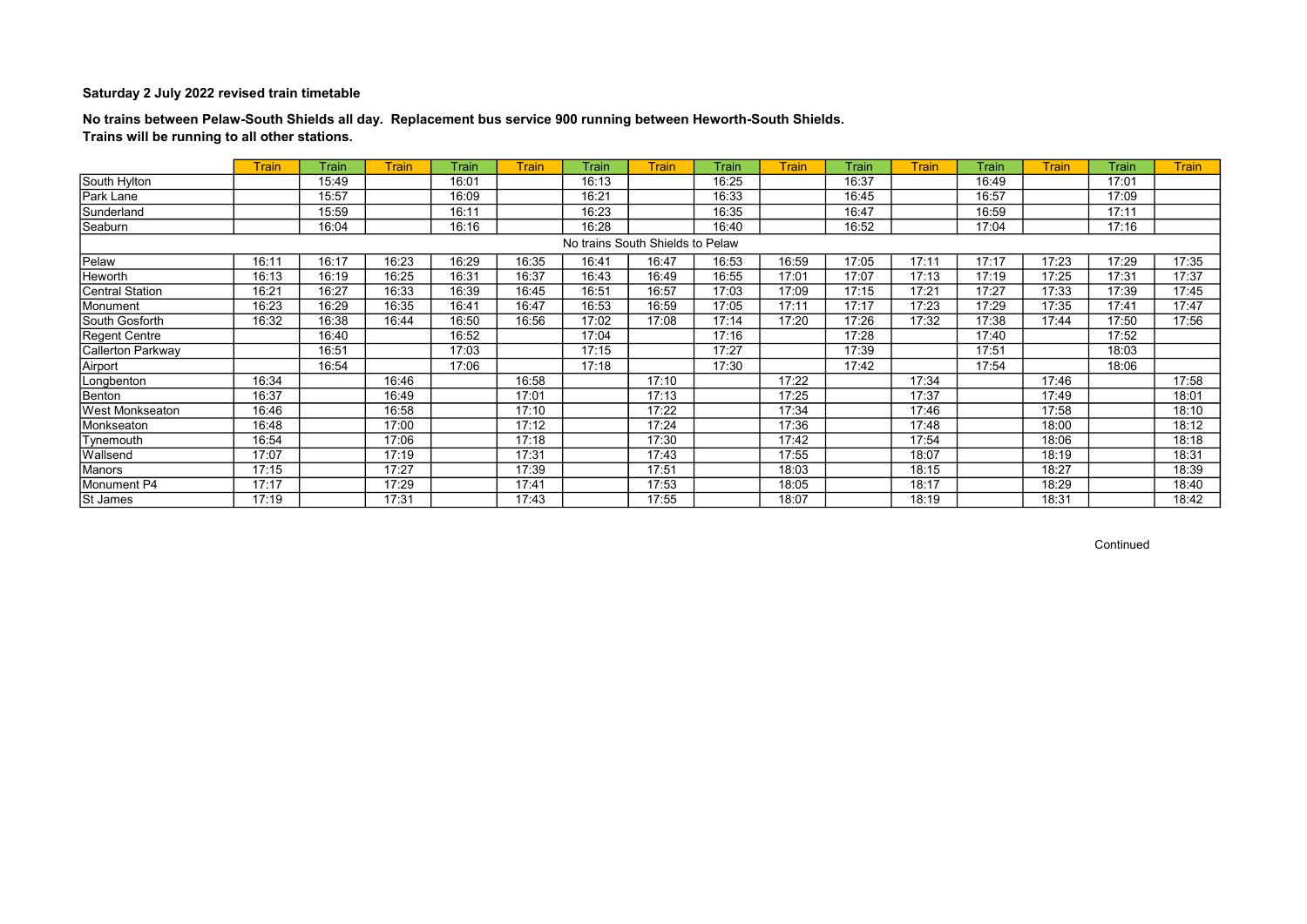## No trains between Pelaw-South Shields all day. Replacement bus service 900 running between Heworth-South Shields. Trains will be running to all other stations.

|                          | Train | <b>Train</b> | Train | <b>Train</b> | Train | <b>Train</b>                     | <b>Train</b> | Train | <b>Train</b> | Train | <b>Train</b> | <b>Train</b> | <b>Train</b> | Train | Train |
|--------------------------|-------|--------------|-------|--------------|-------|----------------------------------|--------------|-------|--------------|-------|--------------|--------------|--------------|-------|-------|
| South Hylton             | 17:13 |              | 17:25 |              | 17:38 |                                  |              | 17:52 |              | 18:07 |              | 18:21        |              | 18:30 | 18:37 |
| Park Lane                | 17:21 |              | 17:33 |              | 17:46 |                                  |              | 18:00 |              | 18:15 |              | 18:30        |              | 18:40 | 18:45 |
| Sunderland               | 17:23 |              | 17:35 |              | 17:48 |                                  |              | 18:02 |              | 18:17 |              | 18:32        |              | 18:42 | 18:47 |
| Seaburn                  | 17:28 |              | 17:40 |              | 17:53 |                                  |              | 18:07 |              | 18:22 |              | 18:37        |              | 18:47 | 18:52 |
|                          |       |              |       |              |       | No trains South Shields to Pelaw |              |       |              |       |              |              |              |       |       |
| Pelaw                    | 17:41 | 17:47        | 17:53 | 17:59        | 18:06 | 18:14                            | 18:17        | 18:21 | 18:28        | 18:36 | 18:43        | 18:51        | 18:58        | 19:01 | 19:06 |
| Heworth                  | 17:43 | 17:49        | 17:55 | 18:01        | 18:08 | 18:16                            | 18:19        | 18:23 | 18:30        | 18:38 | 18:45        | 18:53        | 19:00        | 19:03 | 19:08 |
| <b>Central Station</b>   | 17:51 | 17:57        | 18:03 | 18:09        | 18:16 | 18:24                            | 18:27        | 18:30 | 18:38        | 18:45 | 18:52        | 19:00        | 19:07        | 19:10 | 19:15 |
| Monument                 | 17:53 | 17:59        | 18:04 | 18:10        | 18:17 | 18:25                            | 18:28        | 18:32 | 18:39        | 18:47 | 18:54        | 19:02        | 19:09        | 19:12 | 19:17 |
| South Gosforth           | 18:02 | 18:09        | 18:13 | 18:19        | 18:26 | 18:34                            | 18:37        | 18:41 | 18:48        | 18:56 | 19:03        | 19:11        | 19:18        | 19:21 | 19:26 |
| <b>Regent Centre</b>     | 18:04 |              | 18:16 |              | 18:29 |                                  |              | 18:43 |              | 18:58 |              | 19:13        |              |       | 19:28 |
| <b>Callerton Parkway</b> | 18:14 |              | 18:26 |              | 18:39 |                                  |              | 18:53 |              | 19:08 |              | 19:23        |              |       | 19:38 |
| Airport                  | 18:17 |              | 18:29 |              | 18:42 |                                  |              | 18:56 |              | 19:11 |              | 19:26        |              |       | 19:41 |
| Longbenton               |       | 18:11        |       | 18:22        |       | 18:37                            |              |       | 18:51        |       | 19:05        |              | 19:20        |       |       |
| Benton                   |       | 18:14        |       | 18:25        |       | 18:40                            |              |       | 18:54        |       | 19:08        |              | 19:23        |       |       |
| West Monkseaton          |       | 18:23        |       | 18:33        |       | 18:48                            |              |       | 19:02        |       | 19:17        |              | 19:32        |       |       |
| Monkseaton               |       | 18:25        |       | 18:35        |       | 18:50                            |              |       | 19:04        |       | 19:19        |              | 19:34        |       |       |
| Tynemouth                |       | 18:31        |       | 18:41        |       | 18:56                            |              |       | 19:10        |       | 19:25        |              | 19:40        |       |       |
| Wallsend                 |       | 18:43        |       | 18:54        |       | 19:09                            |              |       | 19:23        |       | 19:38        |              | 19:53        |       |       |
| Manors                   |       | 18:51        |       | 19:02        |       | 19:17                            |              |       | 19:31        |       | 19:46        |              | 20:01        |       |       |
| Monument P4              |       | 18:53        |       | 19:04        |       | 19:19                            |              |       | 19:33        |       | 19:47        |              | 20:02        |       |       |
| St James                 |       | 18:55        |       | 19:06        |       | 19:21                            |              |       | 19:35        |       | 19:49        |              | 20:04        |       |       |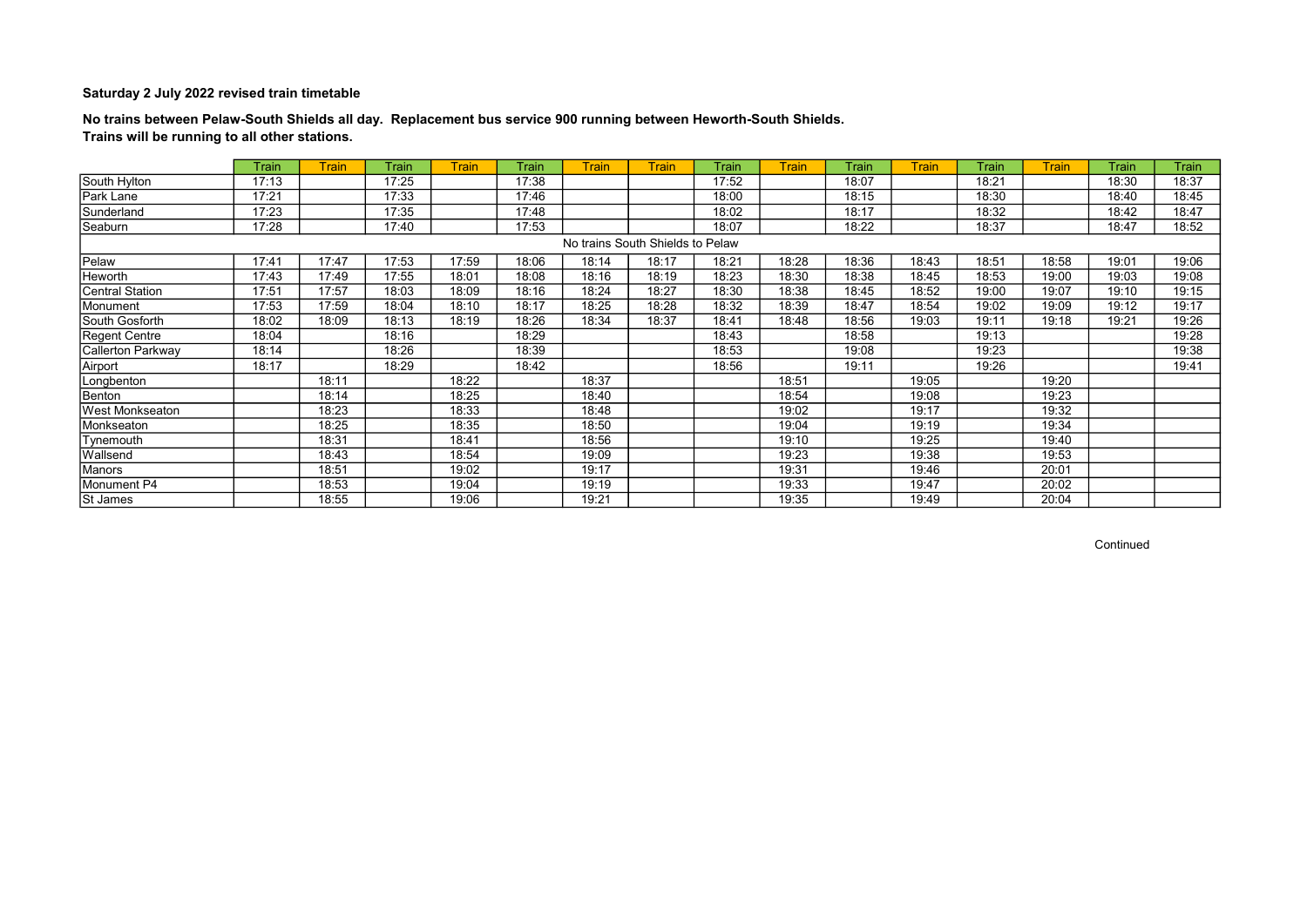## No trains between Pelaw-South Shields all day. Replacement bus service 900 running between Heworth-South Shields. Trains will be running to all other stations.

|                          | <b>Train</b> | Train | Train | Train | <b>Train</b> | Train                            | <b>Train</b> | Train | <b>Train</b> | Train | <b>Train</b> | Train | <b>Train</b> | Train | <b>Train</b> |
|--------------------------|--------------|-------|-------|-------|--------------|----------------------------------|--------------|-------|--------------|-------|--------------|-------|--------------|-------|--------------|
| South Hylton             |              | 18:52 |       | 19:07 |              | 19:22                            |              | 19:37 |              | 19:52 |              | 20:07 |              | 20:22 |              |
| Park Lane                |              | 19:00 |       | 19:15 |              | 19:30                            |              | 19:45 |              | 20:00 |              | 20:15 |              | 20:30 |              |
| Sunderland               |              | 19:02 |       | 19:17 |              | 19:32                            |              | 19:47 |              | 20:02 |              | 20:17 |              | 20:32 |              |
| Seaburn                  |              | 19:07 |       | 19:22 |              | 19:37                            |              | 19:52 |              | 20:07 |              | 20:22 |              | 20:37 |              |
|                          |              |       |       |       |              | No trains South Shields to Pelaw |              |       |              |       |              |       |              |       |              |
| Pelaw                    | 19:13        | 19:21 | 19:28 | 19:36 | 19:43        | 19:51                            | 19:58        | 20:06 | 20:13        | 20:21 | 20:28        | 20:36 | 20:43        | 20:51 | 20:58        |
| Heworth                  | 19:15        | 19:23 | 19:30 | 19:38 | 19:45        | 19:53                            | 20:00        | 20:08 | 20:15        | 20:23 | 20:30        | 20:38 | 20:45        | 20:53 | 21:00        |
| Central Station          | 19:22        | 19:30 | 19:37 | 19:45 | 19:52        | 20:00                            | 20:07        | 20:15 | 20:22        | 20:30 | 20:37        | 20:45 | 20:52        | 21:00 | 21:07        |
| Monument                 | 19:24        | 19:32 | 19:39 | 19:47 | 19:54        | 20:02                            | 20:09        | 20:17 | 20:24        | 20:32 | 20:39        | 20:47 | 20:54        | 21:02 | 21:09        |
| South Gosforth           | 19:33        | 19:41 | 19:48 | 19:56 | 20:03        | 20:11                            | 20:18        | 20:26 | 20:33        | 20:41 | 20:48        | 20:56 | 21:03        | 21:11 | 21:18        |
| <b>Regent Centre</b>     |              | 19:43 |       | 19:58 |              | 20:13                            |              | 20:28 |              | 20:43 |              | 20:58 |              | 21:13 |              |
| <b>Callerton Parkway</b> |              | 19:53 |       | 20:08 |              | 20:23                            |              | 20:38 |              | 20:53 |              | 21:08 |              | 21:23 |              |
| Airport                  |              | 19:56 |       | 20:11 |              | 20:26                            |              | 20:41 |              | 20:56 |              | 21:11 |              | 21:26 |              |
| Longbenton               | 19:35        |       | 19:50 |       | 20:05        |                                  | 20:20        |       | 20:35        |       | 20:50        |       | 21:05        |       | 21:20        |
| Benton                   | 19:38        |       | 19:53 |       | 20:08        |                                  | 20:23        |       | 20:38        |       | 20:53        |       | 21:08        |       | 21:23        |
| West Monkseaton          | 19:47        |       | 20:02 |       | 20:17        |                                  | 20:32        |       | 20:47        |       | 21:02        |       | 21:17        |       | 21:32        |
| Monkseaton               | 19:49        |       | 20:04 |       | 20:19        |                                  | 20:34        |       | 20:49        |       | 21:04        |       | 21:19        |       | 21:34        |
| Tynemouth                | 19:55        |       | 20:10 |       | 20:25        |                                  | 20:40        |       | 20:55        |       | 21:10        |       | 21:25        |       | 21:40        |
| Wallsend                 | 20:08        |       | 20:23 |       | 20:38        |                                  | 20:53        |       | 21:08        |       | 21:23        |       | 21:38        |       | 21:53        |
| Manors                   | 20:16        |       | 20:31 |       | 20:46        |                                  | 21:01        |       | 21:16        |       | 21:31        |       | 21:46        |       | 22:01        |
| Monument P4              | 20:17        |       | 20:32 |       | 20:47        |                                  | 21:02        |       | 21:17        |       | 21:32        |       | 21:47        |       | 22:02        |
| St James                 | 20:19        |       | 20:34 |       | 20:49        |                                  | 21:04        |       | 21:19        |       | 21:34        |       | 21:49        |       | 22:04        |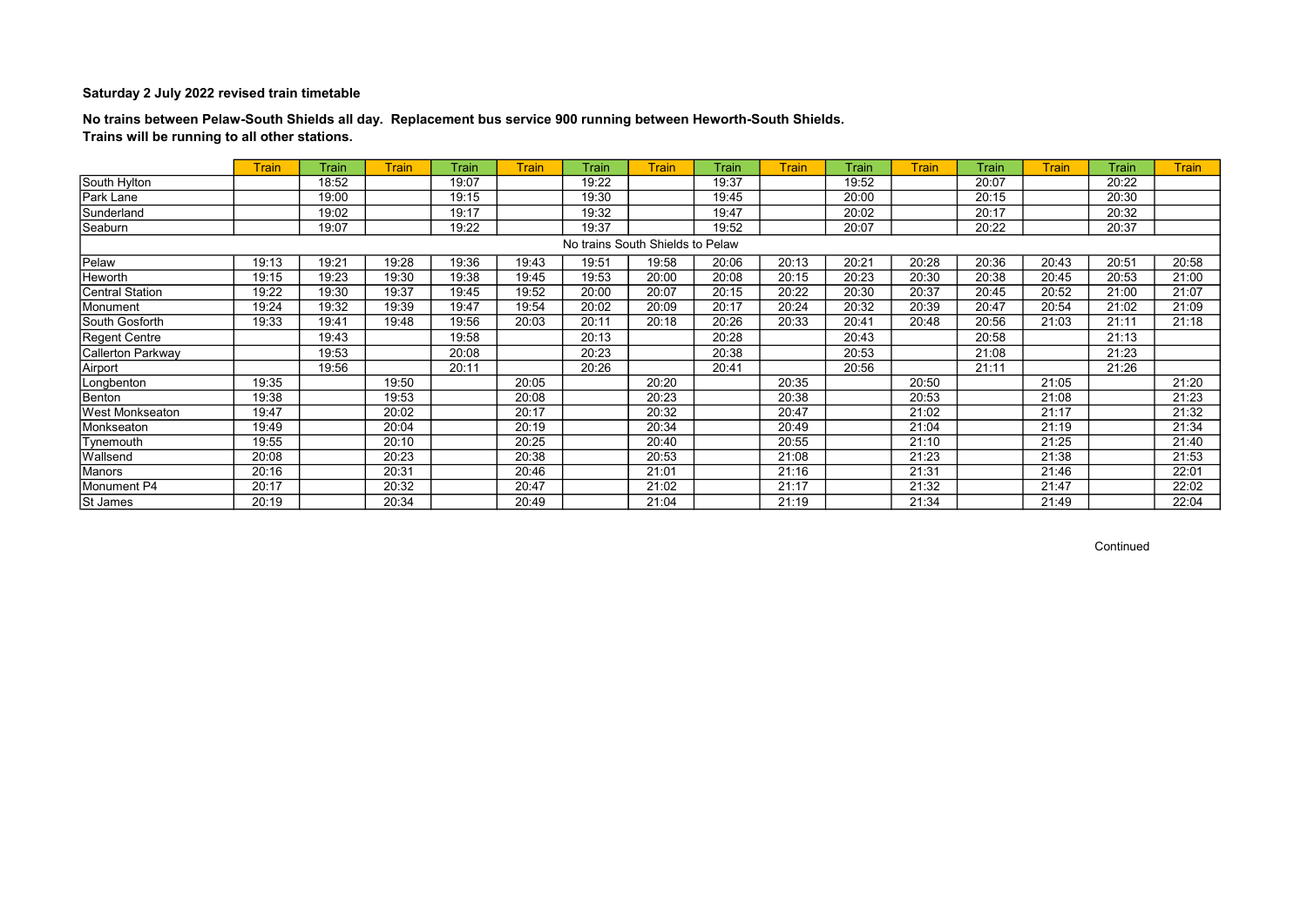## No trains between Pelaw-South Shields all day. Replacement bus service 900 running between Heworth-South Shields. Trains will be running to all other stations.

|                        | Train | <b>Train</b> | Train | <b>Train</b> | Train | <b>Train</b>                     | Train | <b>Train</b> | Train | <b>Train</b> | Train | <b>Train</b> | Train | <b>Train</b> | <b>Train</b> |
|------------------------|-------|--------------|-------|--------------|-------|----------------------------------|-------|--------------|-------|--------------|-------|--------------|-------|--------------|--------------|
| South Hylton           | 20:37 |              | 20:52 |              | 21:07 |                                  | 21:22 |              | 21:37 |              | 21:52 |              | 22:07 |              | 22:22        |
| Park Lane              | 20:45 |              | 21:00 |              | 21:15 |                                  | 21:30 |              | 21:45 |              | 22:00 |              | 22:15 |              | 22:30        |
| Sunderland             | 20:47 |              | 21:02 |              | 21:17 |                                  | 21:32 |              | 21:47 |              | 22:02 |              | 22:17 |              | 22:32        |
| Seaburn                | 20:52 |              | 21:07 |              | 21:22 |                                  | 21:37 |              | 21:52 |              | 22:07 |              | 22:22 |              | 22:37        |
|                        |       |              |       |              |       | No trains South Shields to Pelaw |       |              |       |              |       |              |       |              |              |
| Pelaw                  | 21:06 | 21:13        | 21:21 | 21:28        | 21:36 | 21:43                            | 21:51 | 21:58        | 22:06 | 22:13        | 22:21 | 22:28        | 22:36 | 22:43        | 22:51        |
| Heworth                | 21:08 | 21:15        | 21:23 | 21:30        | 21:38 | 21:45                            | 21:53 | 22:00        | 22:08 | 22:15        | 22:23 | 22:30        | 22:38 | 22:45        | 22:53        |
| <b>Central Station</b> | 21:15 | 21:22        | 21:30 | 21:37        | 21:45 | 21:52                            | 22:00 | 22:07        | 22:15 | 22:22        | 22:30 | 22:37        | 22:45 | 22:52        | 23:00        |
| Monument               | 21:17 | 21:24        | 21:32 | 21:39        | 21:47 | 21:54                            | 22:02 | 22:09        | 22:17 | 22:24        | 22:32 | 22:39        | 22:47 | 22:54        | 23:02        |
| South Gosforth         | 21:26 | 21:33        | 21:41 | 21:48        | 21:56 | 22:03                            | 22:11 | 22:18        | 22:26 | 22:33        | 22:41 | 22:48        | 22:56 | 23:03        | 23:11        |
| <b>Regent Centre</b>   | 21:28 |              | 21:43 |              | 21:58 |                                  | 22:13 |              | 22:28 |              | 22:43 |              | 22:58 |              | 23:13        |
| Callerton Parkway      | 21:38 |              | 21:53 |              | 22:08 |                                  | 22:23 |              | 22:38 |              | 22:53 |              | 23:08 |              | 23:23        |
| Airport                | 21:41 |              | 21:56 |              | 22:11 |                                  | 22:26 |              | 22:41 |              | 22:56 |              | 23:11 |              | 23:26        |
| Longbenton             |       | 21:35        |       | 21:50        |       | 22:05                            |       | 22:20        |       | 22:35        |       | 22:50        |       | 23:05        |              |
| Benton                 |       | 21:38        |       | 21:53        |       | 22:08                            |       | 22:23        |       | 22:38        |       | 22:53        |       | 23:08        |              |
| West Monkseaton        |       | 21:47        |       | 22:02        |       | 22:17                            |       | 22:32        |       | 22:47        |       | 23:02        |       | 23:17        |              |
| Monkseaton             |       | 21:49        |       | 22:04        |       | 22:19                            |       | 22:34        |       | 22:49        |       | 23:04        |       | 23:19        |              |
| Tynemouth              |       | 21:55        |       | 22:10        |       | 22:25                            |       | 22:40        |       | 22:55        |       | 23:10        |       | 23:25        |              |
| Wallsend               |       | 22:08        |       | 22:23        |       | 22:38                            |       | 22:53        |       | 23:08        |       | 23:23        |       | 23:38        |              |
| Manors                 |       | 22:16        |       | 22:31        |       | 22:46                            |       | 23:01        |       | 23:16        |       | 23:31        |       | 23:46        |              |
| Monument P4            |       | 22:17        |       | 22:32        |       | 22:47                            |       | 23:02        |       | 23:17        |       | 23:32        |       | 23:47        |              |
| St James               |       | 22:19        |       | 22:34        |       | 22:49                            |       | 23:04        |       | 23:19        |       | 23:34        |       | 23:49        |              |